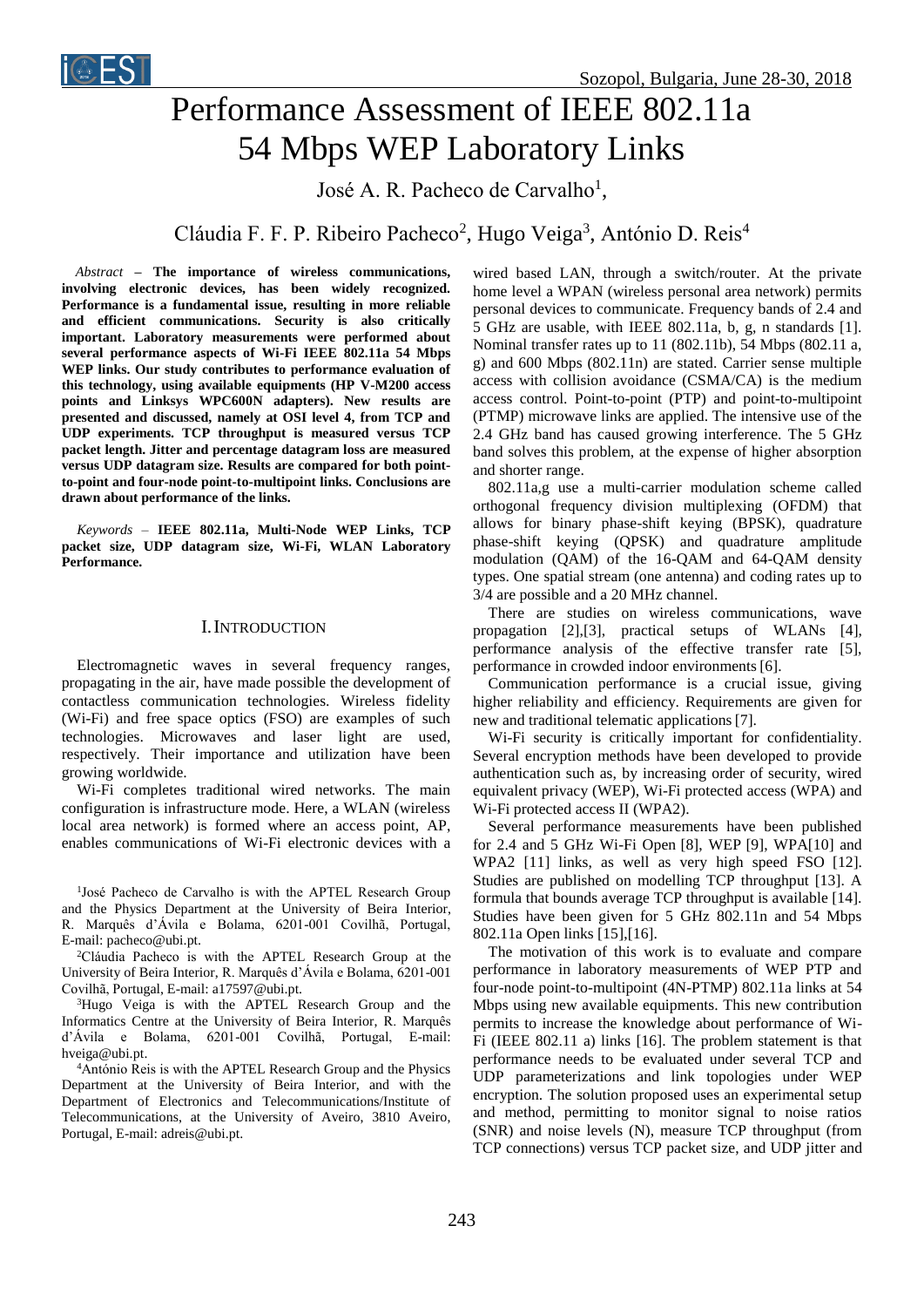

percentage datagram loss (from UDP communications) versus UDP datagram size.

The remaining of the paper is organized as follows: Section II is about the experimental conditions i.e. the measurement setup and procedure. Results and discussion are given in Section III. Conclusions are drawn in Section IV.

## II. EXPERIMENTAL DETAILS

In here we have used a HP V-M200 access point [17], with three external dual-band 3x3 MIMO antennas, IEEE 802.11 a/b/g/n, software version 5.4.1.0-01-16481, a 1000-Base-T/100-Base-TX/10-Base-T layer 2 3Com Gigabit switch 16 and a 100-Base-TX/10-Base-T layer 2 Allied Telesis AT-8000S/16 switch [18]. Three PCs were adopted having a PCMCIA IEEE.802.11 a/b/g/n Linksys WPC600N wireless adapter with three internal antennas [19], to enable 4N-PTMP links to the access point. In every type of experiment, an interference free communication channel was used (ch. 36). This was centrally checked through a portable computer, equipped with a Wi-Fi 802.11 a/b/g/n adapter, running Acrylic WiFi software [20]. WEP encryption was turned on in the AP and the wireless adapters of the PCs, with 128 bits and a key composed of twenty six hexadecimal characters. The experiments were made under far-field conditions. Power levels of 30 mW (15 dBm) were not exceeded, as the wireless equipments were proximate.

A functional laboratory arrangement has been planned and set up for the measurements, as shown in Fig. 1. Up to three wireless links to the AP are viable. At OSI level 4, measurements were made for TCP connections and UDP communications using Iperf software [21]. For a TCP client/server connection (TCP New Reno, RFC 6582, was used), TCP throughput was obtained for a given TCP packet size, varying from 0.25k to 64k bytes. For a UDP client/server communication with a given bandwidth specification, UDP jitter and percentage loss of datagrams were determined for a given UDP datagram size, varying from 0.25k to 64k bytes.

One PC, with IP 192.168.0.2 was the Iperf server and the others, with IPs 192.168.0.6 and 192.168.0.50, were the Iperf clients (client1 and client2, respectively). Jitter, which is the root mean square of differences between consecutive transit times, was constantly computed by the server, as specified by the real time protocol RTP, in RFC 1889 [22]. A control PC, with IP 192.168.0.20, was mainly intended to control the AP configuration. The net mask of the wireless network was 255.255.255.0. Three types of measures are feasible: PTP, using the client1 and the control PC as server; PTMP, using the client1 and the 192.168.0.2 server PC; 4N-PTMP, using simultaneous connections/communications between the two clients and the 192.168.0.2 server PC.

The server and client PCs were HP nx9030 and nx9010 portable computers, respectively. The control PC was an HP nx6110 portable computer. Windows XP Professional SP3 was the operating system. The PCs were arranged to provide maximum resources to the present work. Batch command files have been re-written for the new TCP and UDP tests.

The results were obtained in batch mode and recorded as data files to the client PCs disks. Every PC had a second

 Sozopol, Bulgaria, June 28-30, 2018 Ethernet adapter, to permit remote control from the official IP APTEL (Applied Physics and Telecommunications) Research Network, via switch.

## III. RESULTS AND DISCUSSION

The wireless network adapters of the PCs were manually configured for a nominal rate of 54 Mbps. WEP encryption was activated in the AP and the wireless network adapters of the PCs. Transmit and receive rates were typically 54 Mbps, as monitored in the AP. For every TCP packet size in the range 0.25k-64k bytes, and for every corresponding UDP datagram size in the same range, data were acquired for WEP 4N-PTMP and PTP links at OSI levels 1 (physical layer) and 4 (transport layer) using the setup of Fig. 1. For every TCP packet size an average TCP throughput was calculated from a series of experiments. This value was taken as the bandwidth parameter for every corresponding UDP test, giving average jitter and average percentage datagram loss.

At OSI level 1, signal to noise ratios (SNR, in dB) and noise levels (N, in dBm) were obtained in the AP. Typical values are shown in Fig. 2. The links had good, high, SNR values. The main average TCP and UDP results are summarized in Table I, for WEP 4N-PTMP and PTP links. The statistical analysis, including calculations of confidence intervals, was made as in [23]. In Fig. 3 polynomial fits were made (shown as y versus x), using the Excel worksheet, to the TCP throughput data both for both links, where  $R^2$  is the coefficient of determination. It gives the goodness of fit. It is 1.0 for a perfect fit to data. It was found that, on average, the best TCP throughputs are for PTP links (Table I). In passing from PTP to 4N-PTMP throughput reduces to 23%. This is due to increase of processing requirements for the AP, so as to maintain links between the PCs. Fig. 3 shows a fair increase in TCP throughput with packet size. Small packets give a large overhead, due to small amounts of data that are sent in comparison to the protocol components. Frame has a very heavy role in Wi-Fi. For larger packets, overhead decreases; the amount of sent data overcomes the protocol components.

In Figs. 4 and 5, the data points of jitter and percentage datagram loss were joined by smoothed lines. The vertical axes have log 10 scales. It was found that, on average, the best jitter performance is for PTP links. There are large error bars mainly in the 8k, 16k, 32k data points of the 4N-PTMP curve (Fig. 4), needing further investigations. For PTP it can be seen that, for small sized datagrams, jitter is small. There are small delays in sending datagrams. Latency is also small. For larger datagram sizes jitter increases.

Concerning average percentage datagram loss, performances were found on average significantly better for PTP than for 4N-PTMP links (Table I). There are large error bars mainly in the 16k, 32k data points of the 4N-PTMP curve, needing further investigations. Fig. 5, mainly for 4N-PTMP, shows larger percentage datagram losses for small sized datagrams, when the amounts of data to send are small in comparison to the protocol components. There is considerable processing of frame headers and buffer management. For larger datagrams, percentage datagram loss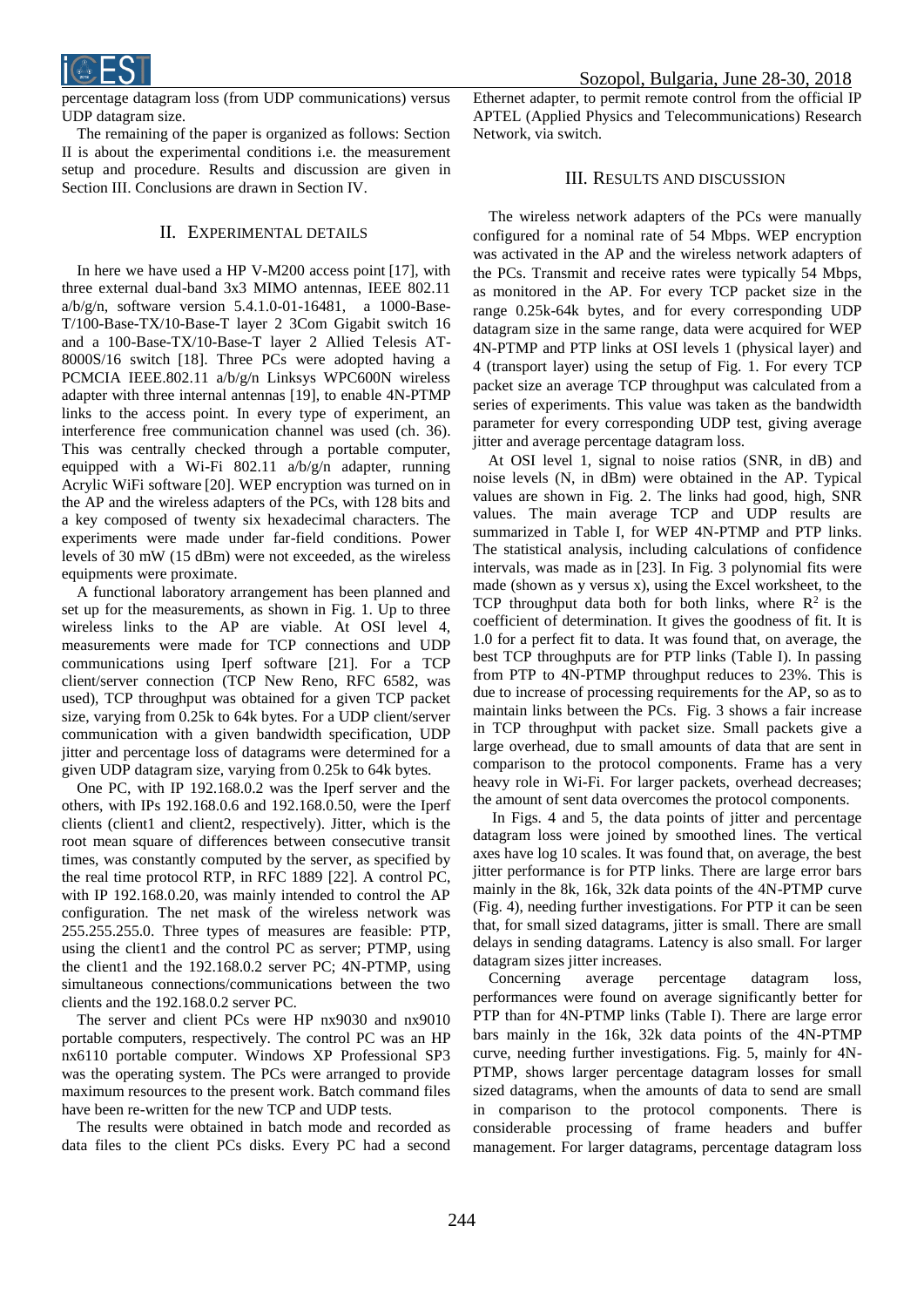

is lower. However, large UDP segments originate fragmentation at the IP datagram level, leading to higher losses.

TCP throughput, jitter and percentage datagram loss were generally found to show performance degradations due to link topology, in passing from PTP to 4N-PTMP, where processing requirements for the AP are higher so as to maintain links between PCs. As CSMA/CA is the medium access control, the available bandwidth and the air time are divided by the nodes using the medium. In comparison to Open links [16], TCP throughput did not show significantly sensitive to WEP within the experimental error. In passing from Open to WEP links, where data length increases due to encryption, jitter and percentage datagram loss have shown considerable performance degradations.

In comparison to previous results for 5 GHz 802.11n Open links [15] the present results show that 5 GHz 802.11n gives better TCP, jitter and datagram loss performances than 802.11a.



Fig. 1. Wi-Fi laboratory arrangement.



# Sozopol, Bulgaria, June 28-30, 2018

TABLE I AVERAGE WI-FI (IEEE 802.11A) RESULTS WEP PTP AND 4N-PTMP LINKS

| <b>Parameter/Link type</b>       | <b>PTP</b>   | <b>4N-PTMP</b> |
|----------------------------------|--------------|----------------|
| <b>TCP</b> throughput (Mbps)     | $23.2 + 0.7$ | $5.4 + 0.2$    |
| $UDP\text{-}jitter \text{ (ms)}$ | $3.7 + 0.3$  | $28.6 + 17.6$  |
| UDP-% datagram loss              | $1.3 + 0.1$  | $30.4 + 9.5$   |







UDP datagram size (kbytes)



Fig. 5. UDP – percentage datagram loss versus UDP datagram size. WEP links.